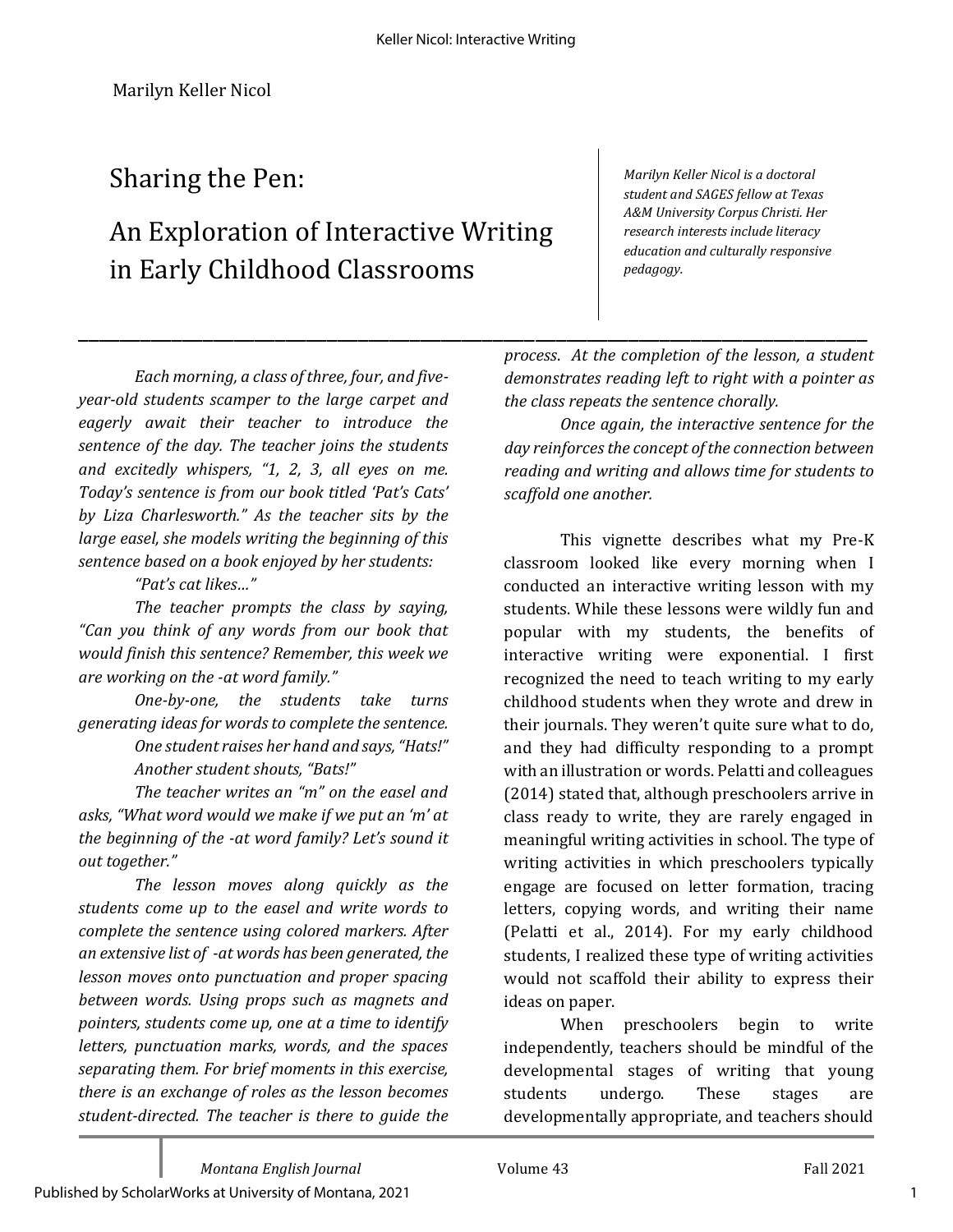#### Sharing the Pen

look for ways to inspire early emergent writers. Teachers ought to expect preschoolers and early emergent writers to scribble. It is important that teachers encourage such scribbling. By asking students what their scribbling means, teachers can seek the deeper meaning of students' scribbling and validate their responses. Emerson and Hall (2018) discussed the ways in which intentional writing interactions support early emergent writing development for preschoolers in the scribbling phase of development. Intentional writing interactions with young students helps them see the value in writing, especially when adults model writing. Interactive writing lessons provide opportunities for teachers to model the writing process, and plan intentional writing experiences for young students.

Therefore, I researched, developed, and implemented daily interactive writing. These lessons provided a way to scaffold my students' foundational skills in letter formation and phonological and phonemic awareness to the generative process of self-expression on paper. Through my research, I discovered interactive writing is a strategy for teaching composition to young students. Implementing interactive writing allowed my students to become writer apprentices at my side (McCarrier et al., 2000). McCarrier and colleagues (2000) pointed to interactive writing lessons as a way to afford all students, regardless of their writing experience, opportunities to participate and feel like readers and writers. Within the interactive writing lesson, students are able to reach beyond their current independent writing skills to practice constructing a text and make meaning with words and conventions (McCarrier et al., 2000).

### **Benefits of Interactive Writing**

According to Hall (2014), interactive writing can provide a developmentally appropriate context for conducting ongoing assessment of students of varying ages and abilities in one lesson. In the same lesson, the teacher can focus on

foundational literacy skills such as letter recognition, phonemic awareness, and basic print concepts, while also moving onto more advanced skills such as grammar, punctuation, style, and mechanics. The flexibility of the lesson allows the teacher to engage each student at their unique level of understanding. In addition, the students scaffold one another's understanding of the content. Interactive writing enables the teacher to witness the individual strengths of their students. Some students may be more adept at correcting errors or editing for spelling, while some students may be display strengths in word solving or letter formation.

Furthermore, Zhang and Quinn (2017) suggested integrating interactive writing into routines for Morning Message Time (MMT). MMT usually involves whole group instruction that engages students with the class calendar, weather, attendance, discussion of themes under study, and other daily routines for preparing for the day. Integrating interactive writing at this time of day allows the teacher to help students make engaging connections to other classroom content, such as books, holidays, and thematic units. MMT also capitalizes on existing routines for classroom management, enabling instruction to be more effective and run smoothly. Interestingly, although this is a whole group activity, Zhang and Quinn (2017) recommended having some writing materials available during MMT that students can use individually, such as dry erase boards, clip boards, or tablets. They argued that these tools help elicit high-yield written responses from all students because they do not have to take turns sharing the pen.

One of the greatest potential benefits of integrating interactive writing lessons into class curriculum is the exponential gain students might make in regard to their independent writing skills. I recommend that teachers follow up interactive writing lessons with opportunities for students to write independently. One way for teachers to provide this opportunity for generalization of writing skills is through journaling activities.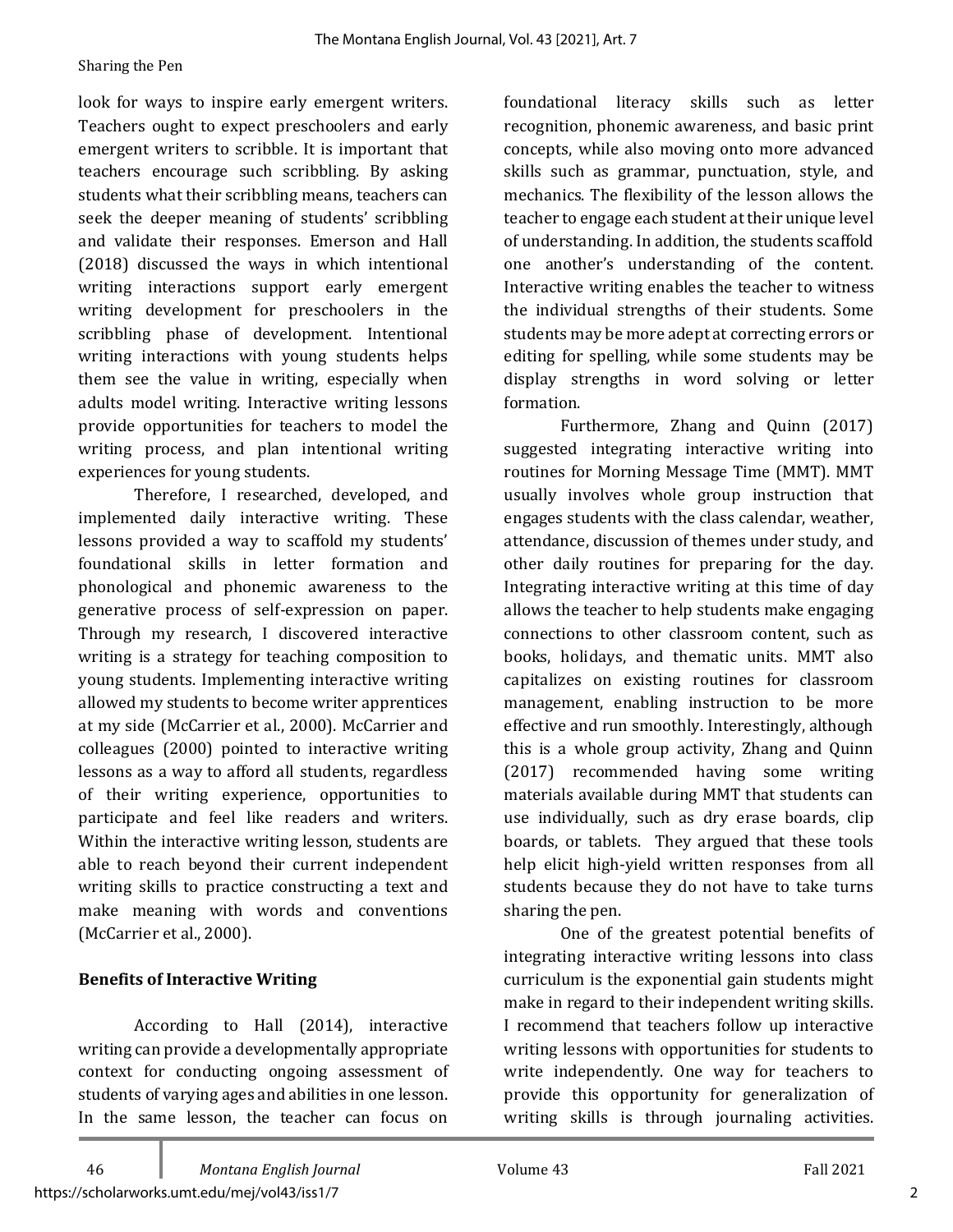Rubadue (2002) shared her experience with hesitant writers in her classroom. When Rubadue noticed some students did not know how to engage in journal writing, she transitioned from transcribing students' writing to sharing the pen. She noticed how students paid more attention to the craft and conventions of writing in her lessons. She helped establish a classroom full of students who enjoyed journal writing. She described how her students were inventive and creative, constantly experimenting with new elements of craft and conventions of writing.

## **Tips for Implementation of Interactive Writing**

Williams (2017) revealed six major tips for enhancing interactive writing lessons for the purpose of developing students' ability to write.

#### Interactive writing:

- 1. Allows the teacher to model using resources to generate ideas or topics to write about. In my lessons, we used books related to the weekly theme, rhyming words and word families. I prompted my students to recall things that we read or look through a book to jog their memory about a word or sentence. I also taught my students to use their peers as a resource to help them generate ideas. If my students were having a difficult time generating a word or reading a sentence, we would stop the lesson briefly, and they would take a minute to discuss with a partner and come up with solutions.
- 2. Supports students in learning about genre. In early childhood classrooms, I recommend focusing on fiction and non-fiction as genres. Within the fiction genre, students can learn about make-believe, narrative story writing. Non-fiction exercises can focus on reporting the weather, describing holidays, or comparing and contrasting two stories.
- 3. Provides opportunities for teachers to model monitoring meaning. Interactive writing focuses students on attending to sensemaking in writing and supports the writer's ability to sustain the writing process through challenges in composition. An example of how I would embed this in my lesson is to intentionally suggest a word that does not make sense. My students then worked through the challenge of ensuring that our sentence made sense. This work built their problem-solving skills as writers.
- 4. Authentically reinforces orthographic concepts of print for young students. These concepts include reading left to right, capitalization, punctuation, and any general representations of written language which contribute to making meaning. In my lessons, I never allowed any orthographic elements to be taken for granted. As a class, we decided where the period belonged, which letters needed to be capitalized and why, where the spaces belonged between words, and any other print concepts that were relevant to that day's sentence. This also grants more occasions for students to interact with the day's sentence and experience ownership of it.
- 5. Promotes word solving strategies. When students are invited to come up to the board and write a word, often they may struggle with spelling. Other than just helping students sound out phonemes, teachers can model strategies for word solving. Some of these strategies that I used were Elkonin sound boxes (Horner and O'Connor, 2007), chunking words into syllables, and using a reference such as our word wall or a list of sight words.
- 6. Links the whole group activity to an independent writing assignment. For my students, the independent exercise was responding to a prompt in their journals every Friday. This time allowed for skills and